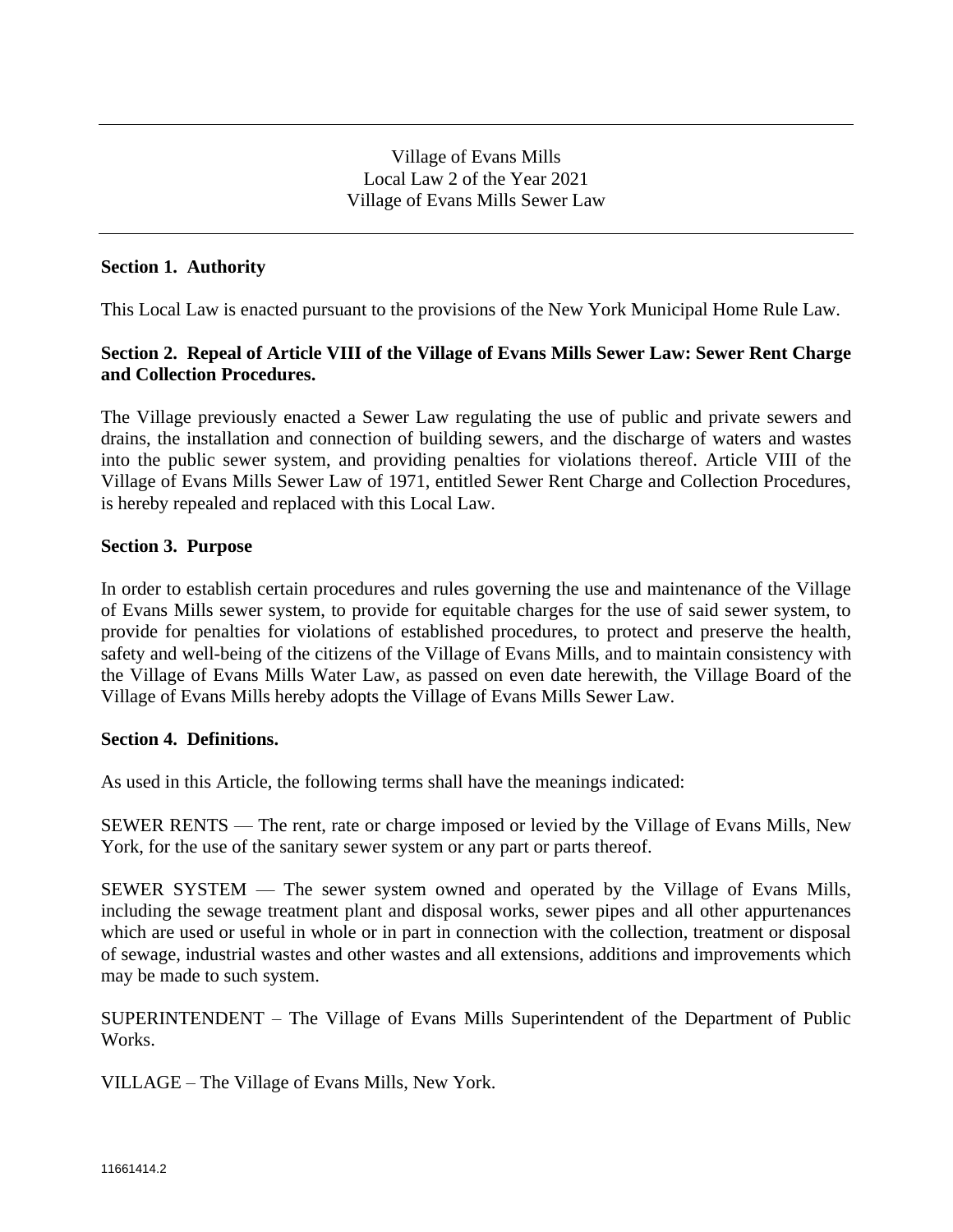VILLAGE BOARD – The Village Board of the Village of Evans Mills, New York.

## **Section 5. Provisions incorporated into contracts.**

The following provisions of this chapter shall be considered a part of the contract of any person, firm or corporation who or which obtains sewer service from the Village of Evans Mills on or after the effective date of this chapter, and every such person, firm, or corporation shall be considered as having expressed his, her or its consent to be bound thereby.

### **Section 6. General Restrictions.**

- A. All expenses attending the introduction of sewer service from the sewer main to any premises must be paid by the applicant.
- B. The plumber employed and designated by the owner of the premises must be considered as the agent of said owner while employed in the prosecution of the work of introducing sewer service in said premises and will not be recognized in any sense as the agent of the Village of Evans Mills, nor will said Village hold itself responsible for the acts of said plumber.
- C. The work of inserting the taps, tees and connections in any sewer main shall be done only by persons employed by the Village under the direct supervision of the Superintendent. All such connections and taps shall be made at the side of the main and all such connections now or hereafter existing are, shall be, and will remain the property of the Village of Evans Mills.
- D. The owner receiving the permit for the introduction of the sewer service into his or her premises and the plumber doing the work will be required to cause said service to placed not less than four and one-half feet below the surface of the earth. Under all streets and roads all such service shall be placed not less than five feet below the surface.
- E. All owners, whether for new service or existing service, are required to maintain in perfect order and repair at their own expense, said service pipe from the main on into the building, including all fixtures therein provided for the disposal of sewage.

# **Section 7. Sewer Rent Fund.**

All revenues imposed hereunder, together with all interest and penalties thereon, shall be kept in a separate fund to be known as the "Sewer Rent Fund" and are to be used for the service rendered by the municipal sewer system and for the construction, operation, maintenance, replacement, and repair of said system.

#### **Section 8. Payment of bills; penalty for late payment.**

A. All charges for sewer rents shall be due and payable at the office of the Village Clerk or at such other place as may be designated from time to time by the Village Board on the date specified in the payment notice. Charges for sewer rents shall be net charges and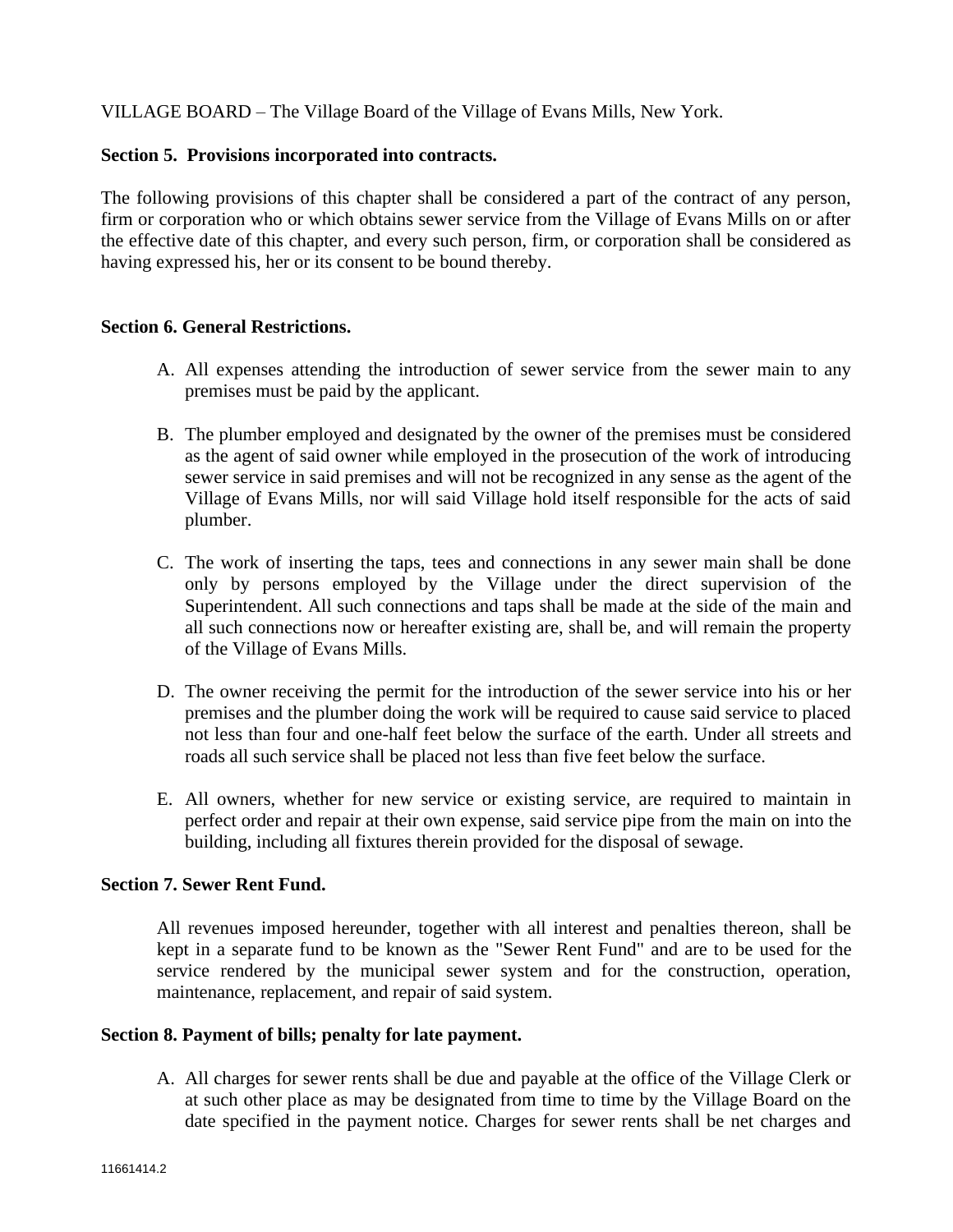shall be due and payable in the amounts as set forth in Section 18 herein, Sewer rates. In addition to the sewer rental charge provided in this section, according to the rate specified herein, a further charge of 10% of the amount so determined shall be added thereto in each case of failure to make payment on or before the date on which the sewer rent for such period is due, and the total thus obtained shall be the sewer rental in each such case.

- B. The Village Clerk or other person authorized by the Village Board shall keep a record of all owners of real property within the Village of Evans Mills, and bills shall be mailed to the owners of such property at the same address to which Village tax bills are mailed, unless the owner of the property shall direct the Village, in writing, on forms which can be obtained from the Village Clerk's office, to mail such bills to him/her or to his/her agent at any other address. The failure of any owner or other user to receive a bill shall not excuse nonpayment thereof nor shall it operate as a waiver of the penalty herein prescribed. Notwithstanding any other provision in this article, all sewer rents or other charges relating to sewer service shall be a charge against the owner of the premises connected with the municipal sewer system, and such owner shall be liable for the payment of all such rents and charges, including penalties and interest.
- C. If rents or charges are not paid within 30 days from the date on which they are due, the Village Board may cause a notice to be delivered or mailed to the owner or to any other person designated by the owner, addressed to the address to which bills are to be sent, and to the occupant of the premises, addressed at the premises, stating the amount due and demanding payment thereof within a period of at least 10 days of the date of the notice and stating that if such payment is not made, the water service or sewer service, or both, shall be discontinued without further notice, and, at the expiration of such period, the Village Board or the duly designated employees or officers of the Village may enter on said premises and cause the water service or sewer service or both to be disconnected and discontinued. A charge of \$25 will be made for discontinuing and \$25 for reconnecting each of such services on account of nonpayment of sewer rents or other charges, the collection of which charge or charges shall be made and shall be enforceable in the same manner as water rents.
- D. A separate charge shall be made and a separate bill shall be rendered for each water meter when there is more than one such meter on any one property or structure. Each location for which there is a separate water meter shall be deemed to be a separate sewer service account and will be billed separately even if there is but one sewer connection with the structure or property in which said meter is located.

### **Section 9. Liens.**

All sewer and other charges for sewer service hereunder, together with the amount of any penalties described, which shall remain unpaid for a period of more than 60 days from the due date shall be a lien on the real property upon which or in connection with which the sewer system is used. The priority of such lien and the enforcement of such lien and the collection of such sewer rents or other charges for sewer services shall be in accordance with the statutes pertaining to such collection and enforcement.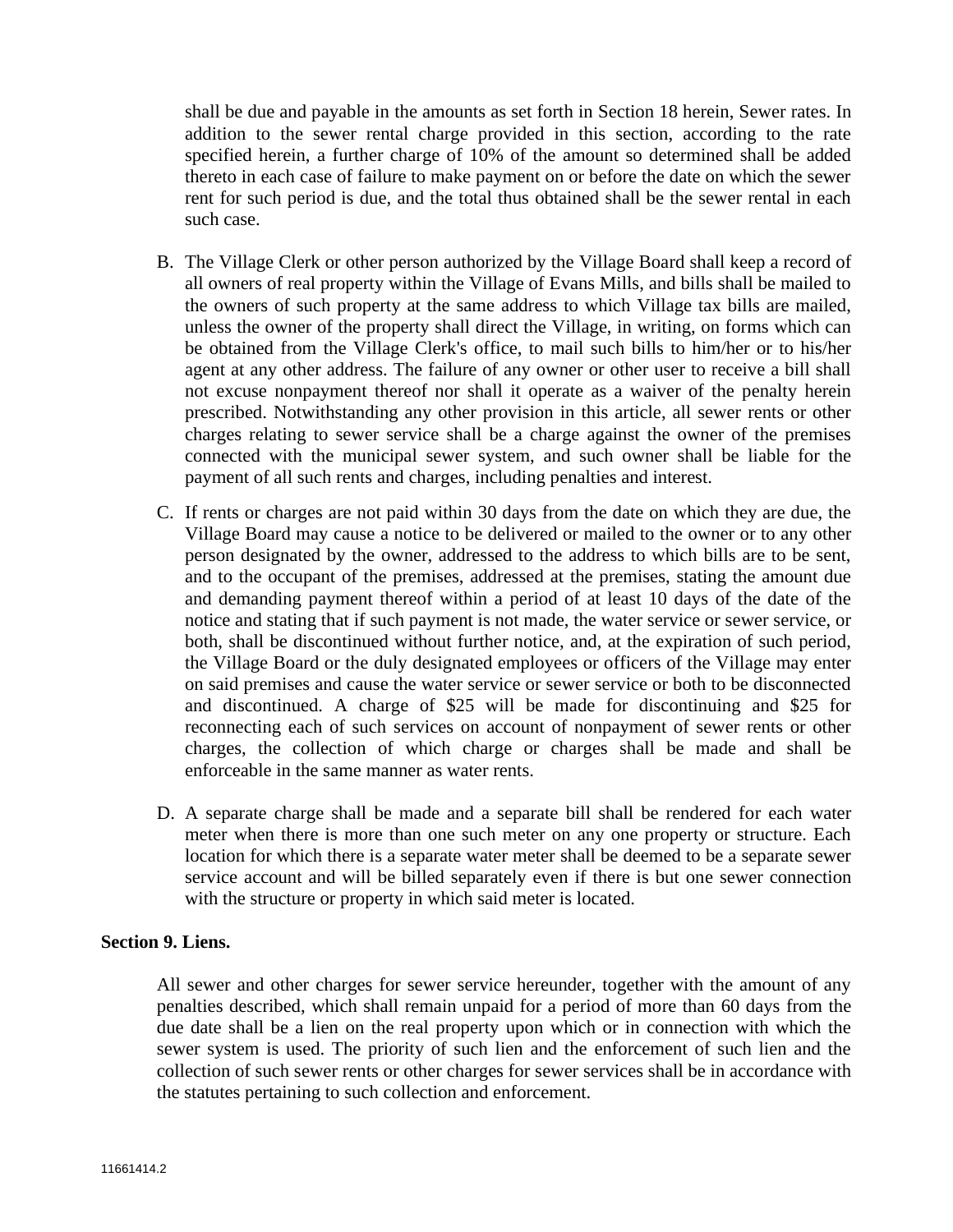#### **Section 10. Meters.**

Installation and maintenance of water meters shall be governed by Section 9 of the Village of Evans Mills Water Law.

#### **Section 11. Valves and mains.**

No person or persons, except the Superintendent or those persons acting under the direction of the Village Board, shall open or close any valve or gauge in the street mains or molest or interfere with the same in any manner whatsoever.

### **Section 12. Collection of rent in arrears.**

The Village Board may bring an action as upon a contract to collect sewer rents in arrears, including any penalties and interest which may from time to time be adopted, from any owner or occupant served by the sewer system or from any other user of said system.

### **Section 13. Other costs and expenses.**

Any costs and expenses or other charges incurred by the Village because of any repair or other work to the sewer system or otherwise for which the owner of any property served by or connected with the sewer system is obligated under this Article or any other ordinance, statute or provision of law shall be collected in the manner provided for the collection of sewer rents in this Article and shall be a lien upon the property and enforceable in accordance with the provisions of this Article or any other applicable provision of law.

#### **Section 14. Right of entry.**

Any duly authorized officer, employee, contractor or agent of the Village or other person duly authorized by the Village shall be permitted to enter on any property at reasonable hours for the purpose of reading meters, inspecting, disconnecting, repairing or for any other purposes reasonably necessary to carry out the provisions or purposes of this Article.

### **Section 15. Effective date of rates.**

The rates established by this chapter shall be effective for use of the sewer system for the period beginning for the period beginning as of the date this law becomes effective.

#### **Section 16. Permit to connect required; fee.**

- A. No person, association, corporation or any other groups of persons shall connect with or use the Village sewer system without applying for and obtaining a permit from the Village Clerk or other person designated by the Village Board or the Superintendent.
- B. The Village Board shall, from time to time, set a fee to be collected upon application for a permit to connect to the sewer system; provided, however, that if, in the case of a particular connection, the Village Board or the Superintendent shall determine that such standardized fee shall not be sufficient to cover the actual costs to the Village of making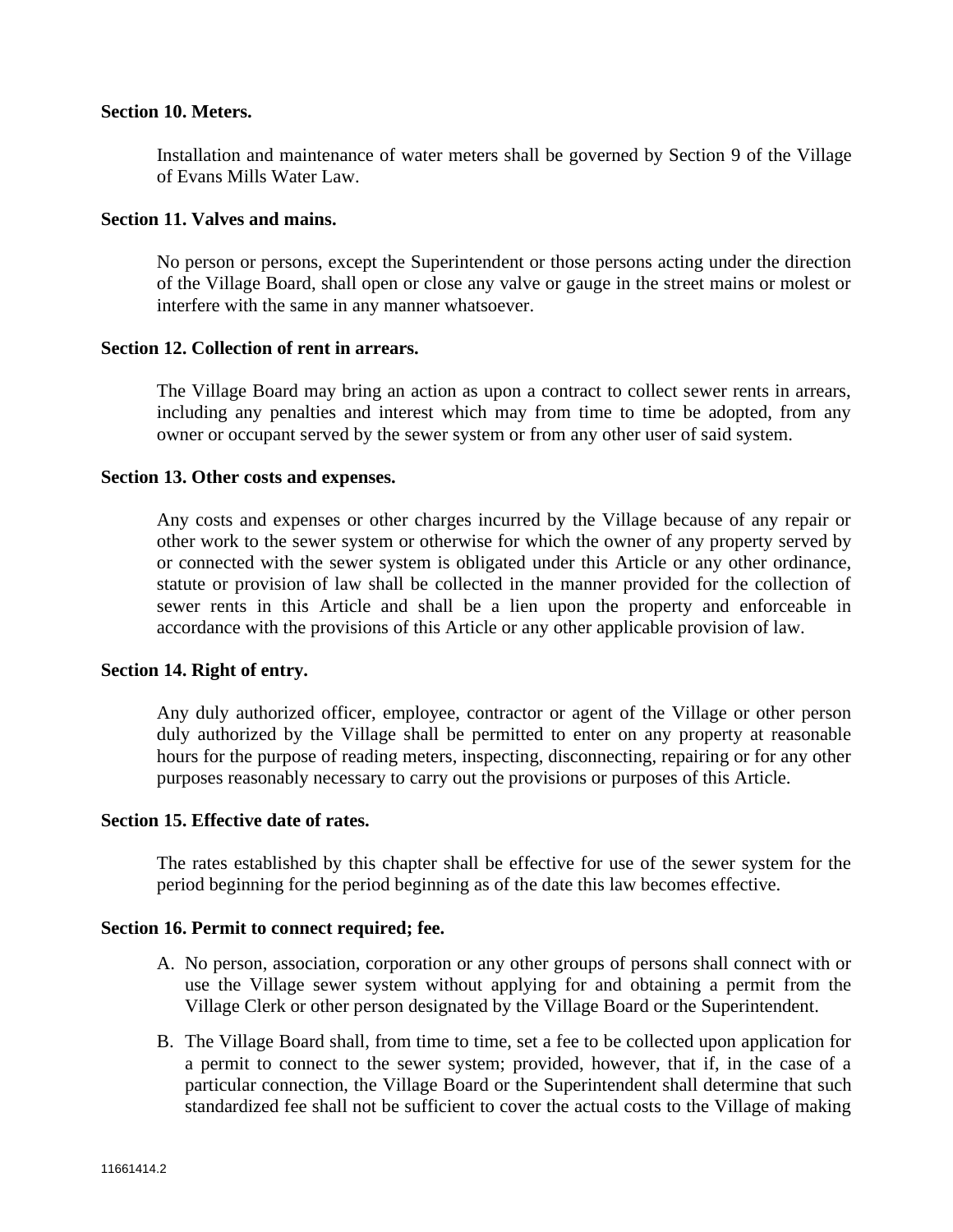or permitting such connection to the sewer system, the permit fee for such particular connection may be determined based upon actual costs to the Village relating to such connection.

### **Section 17. Repair of frozen services.**

- A. Repair of frozen services shall be made at the expense of the owner of the property.
- B. Where service lines now installed or which may hereafter be installed are not a sufficient depth to prevent freezing, the Village Board or the Superintendent may require the customer to lower the service at his own cost and expense a sufficient depth to prevent freezing and not less than four and one-half feet and not less than five feet under streets and roads, and upon failure or neglect so to do the Village may discontinue said service.

#### **Section 18. Sewer rates.**

A. For the service rendered by the sewer system to the owners and other users of real property within the corporate limits of the Village connected with and served by the sewer system and for the payment of the cost of construction, operation, maintenance and repair of said system as hereinbefore defined, there is hereby established a scale of sewer rents which shall be based on a unit system. The base rate for one (1) unit shall be \$65.00 per quarter ("Base Rate"). The minimum charge for sewer rentals established by this Article shall be charged even if the property is unoccupied and no consumption of water is shown on the water meter or if no sewage is discharged into the sewer system.

|  | B. A schedule of the number of units based on property type are set forth below: |  |  |  |  |  |  |  |  |  |  |
|--|----------------------------------------------------------------------------------|--|--|--|--|--|--|--|--|--|--|
|--|----------------------------------------------------------------------------------|--|--|--|--|--|--|--|--|--|--|

| Property Type                                                        | <b>Unit Amount</b>   |  |  |  |
|----------------------------------------------------------------------|----------------------|--|--|--|
| One Family Residence                                                 | One Unit             |  |  |  |
| <b>Two Family Residence</b>                                          | $1\frac{3}{4}$ Units |  |  |  |
| Three Family Residence                                               | $2\frac{1}{2}$ Units |  |  |  |
| <b>Four Family Residence</b>                                         | $3\frac{1}{4}$ Units |  |  |  |
| <b>Commercial Use Without Living Quarters</b>                        | $1\frac{3}{4}$ Units |  |  |  |
| Commercial Use with Living Quarters for<br><b>One Family</b>         | $2\frac{1}{4}$ Units |  |  |  |
| Commercial Use with Living Quarters for<br><b>Two Families</b>       | 3 Units              |  |  |  |
| Commercial Use with Living Quarters for<br><b>Three Families</b>     | 3 3/4 Units          |  |  |  |
| Municipal & Public Buildings                                         | 3 Units              |  |  |  |
| Churches                                                             | One Unit             |  |  |  |
| Hotel with Less Than 10 Rooms Including<br><b>Bar and Restaurant</b> | 3 Units              |  |  |  |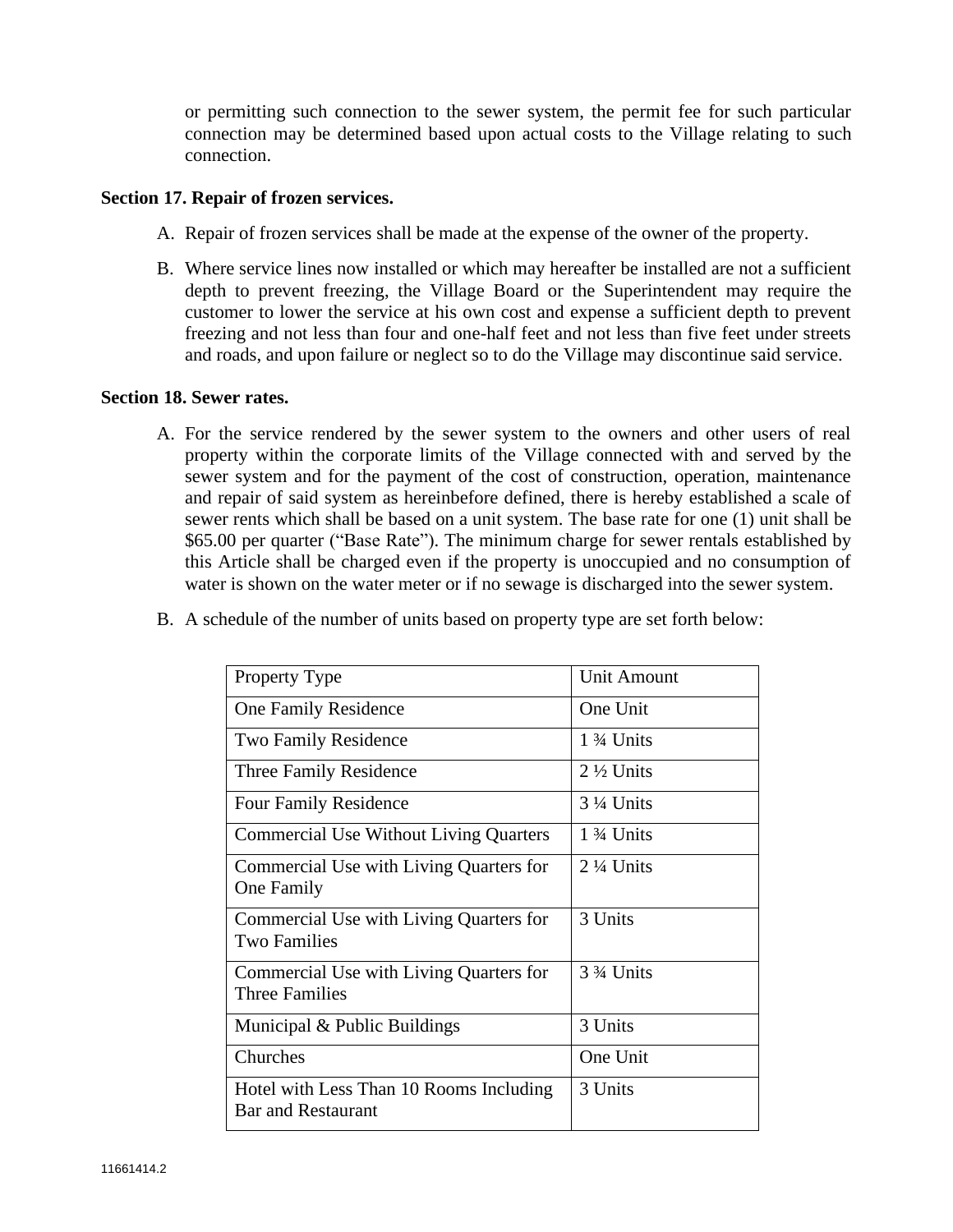| Tavern with Bar & Restaurant                                     | 3 Units              |  |  |  |
|------------------------------------------------------------------|----------------------|--|--|--|
| <b>Funeral Parlor</b>                                            | 2 Units              |  |  |  |
| <b>Public School Building</b>                                    | 31 Units             |  |  |  |
| <b>Ordinary Commercial Use Unless</b><br><b>Otherwise Listed</b> | $1\frac{1}{2}$ Units |  |  |  |
| For each additional family over listing<br>described             | $3/4$ Units          |  |  |  |
| Laundromat (Per Washer)                                          | $1/2$ Unit           |  |  |  |
| Motels (Per Unit)                                                | $1/4$ Unit           |  |  |  |

- C. Units for any establishments not listed above shall be determined by the Village Board.
- D. In the event that more than one family uses sewer services at a particular property, it shall be the responsibility of the owner of the property to allocate each person's or family's proportionate cost of the total sewer bill.
- E. Sewer rates shall be billed at the same time as usage for water consumption. The timing of the issuance of such bills and meter readings is set forth in the Evans Mills Water Law Section 17.
- F. The Village Board reserves the right to adjust the unit chart and as set forth above and the sewer rent per unit from time to time by resolution. Any amendment to the unit chart and unit rate adopted by the Village Board shall be filed with the Village Clerk, together with notification of the effective date of the new schedule.
- G. The Base Rate for consumers outside the Village shall be equal to two times the rates established for consumers inside the Village as set forth in Section 18A of this Chapter.

#### **Section 19. Discontinuance of sewer use.**

- A. Any consumer wishing to discontinue the use of sewer services must give written notice thereof at the Village Clerk's office, and he or she will be charged with the use until such notice is given.
- B. Whenever sewer service has been turned off by the officers or agents of the Village for nonpayment of sewer rents or for the purpose of repair or construction or for any other necessary or proper reasons, no person will be permitted to turn the same on again who is not duly authorized so to do by the Village Board, and when sewer service is turned off for the nonpayment of sewer rents or for violation of any rule, regulation or ordinance, it shall not be turned on again until the party in default shall pay all sewer rents due and the amount of all penalties which may be imposed by this chapter or by resolution of the Village Board.
- C. The Village will not turn off sewer service to a property which is occupied unless 30 days' written notice of the shutoff date has been given to the occupant by the owner of the property or his authorized agent and proof of service of the notice has been given to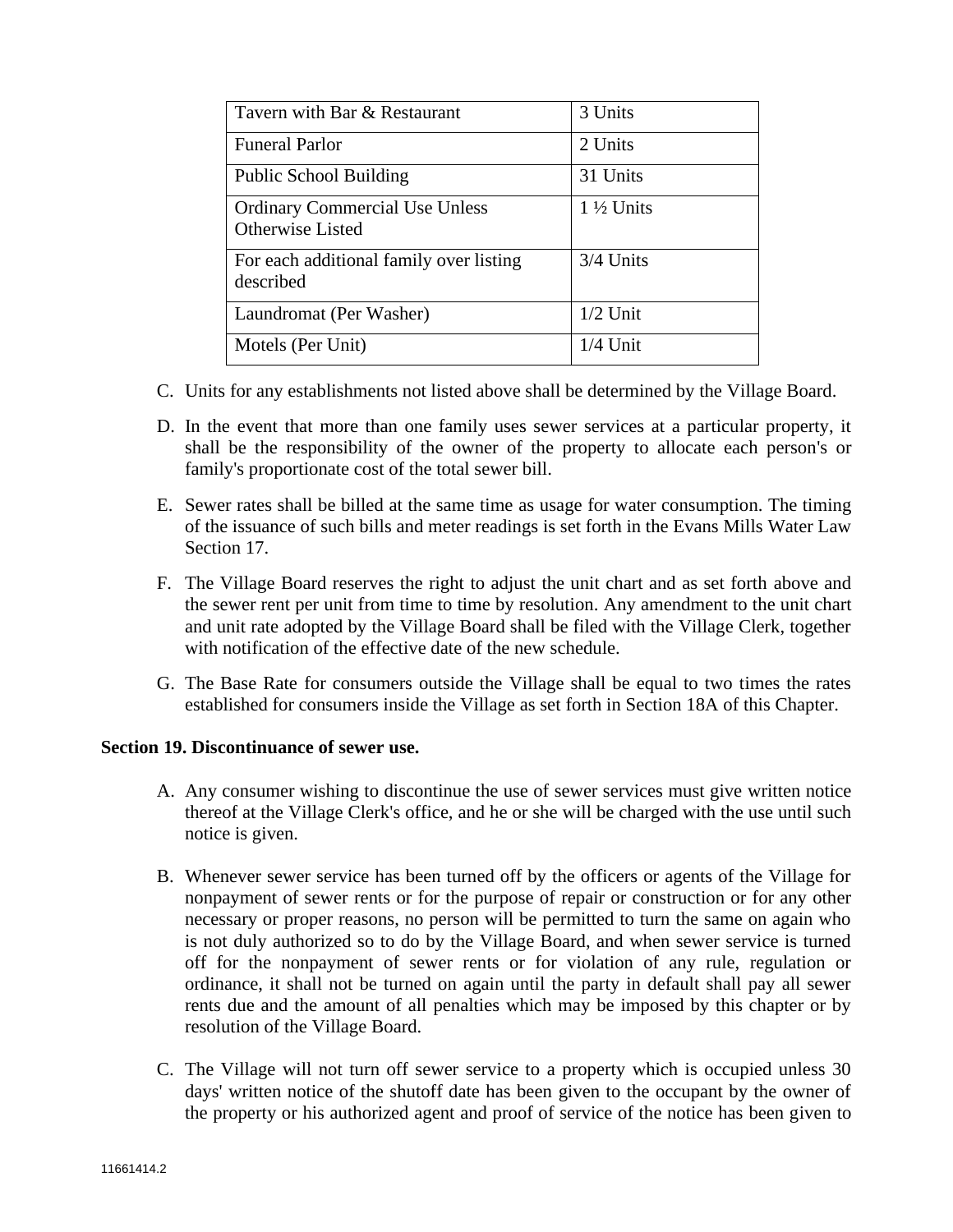the Village Clerk.

## **Section 20. Penalties for offenses.**

- A. Property owners shall be held responsible for any violations of this Article, whether such violation is committed by the owner, his employees, agents or tenants.
- B. Upon any violation of any provision of this Article, other than the nonpayment of sewer rents or other charges owed under this law, the Village Clerk shall send a written notice to the owner specifically stating the nature of the violation and the section(s) of this chapter with which the owner is not in compliance. If within 10 calendar days the violation is not corrected, service may be disconnected and shall be restored only upon payment to the Village of a service fee of \$100.
- C. Any sewer bill or other charge assessed under this chapter which is not paid by April 1 shall be certified as unpaid by the Village Clerk to the Village Treasurer and shall be levied with the next Village tax billing, together with such other penalties or charges which may be assessed by the County of Jefferson.

# **Section 21. Procedure for contesting accuracy of sewer bill or notice of termination of sewer services.**

- A. Any aggrieved customer who wishes to contest the accuracy of any bill for sewer rent or any notice of termination of sewer services shall request an informal hearing before the Village Board. Such request shall be made in writing and shall be mailed or delivered to the Village Clerk within 15 days of the delivery of the bill or notice.
- B. The hearing shall be held at the next regular meeting of the Village Board after delivery of the request to the Village Clerk, or at another regular meeting as agreed upon by the customer and the Board. The decision of the Village Board shall be made within 10 days of the hearing, and a written summary thereof shall be delivered or mailed to the customer within three days of the decision.
- C. The customer seeking relief shall personally appear at the hearing and shall present whatever evidence he or she has in support of the claim for relief. The customer should be prepared to answer all questions posed by the Village Board or appropriate Village employee.
- D. No relief may be granted to a customer unless the customer has shown to the satisfaction of a majority of the Village Board that the sewer bill is erroneous either by reason of measurement or in mathematical calculation.
- E. Among the factors which may be considered by the Board in making its decision are:
	- i. History of sewer/water usage by the customer.
	- ii. The presence of any repairs made to the plumbing system of the premises of the customer, including service line and indoor fixtures.